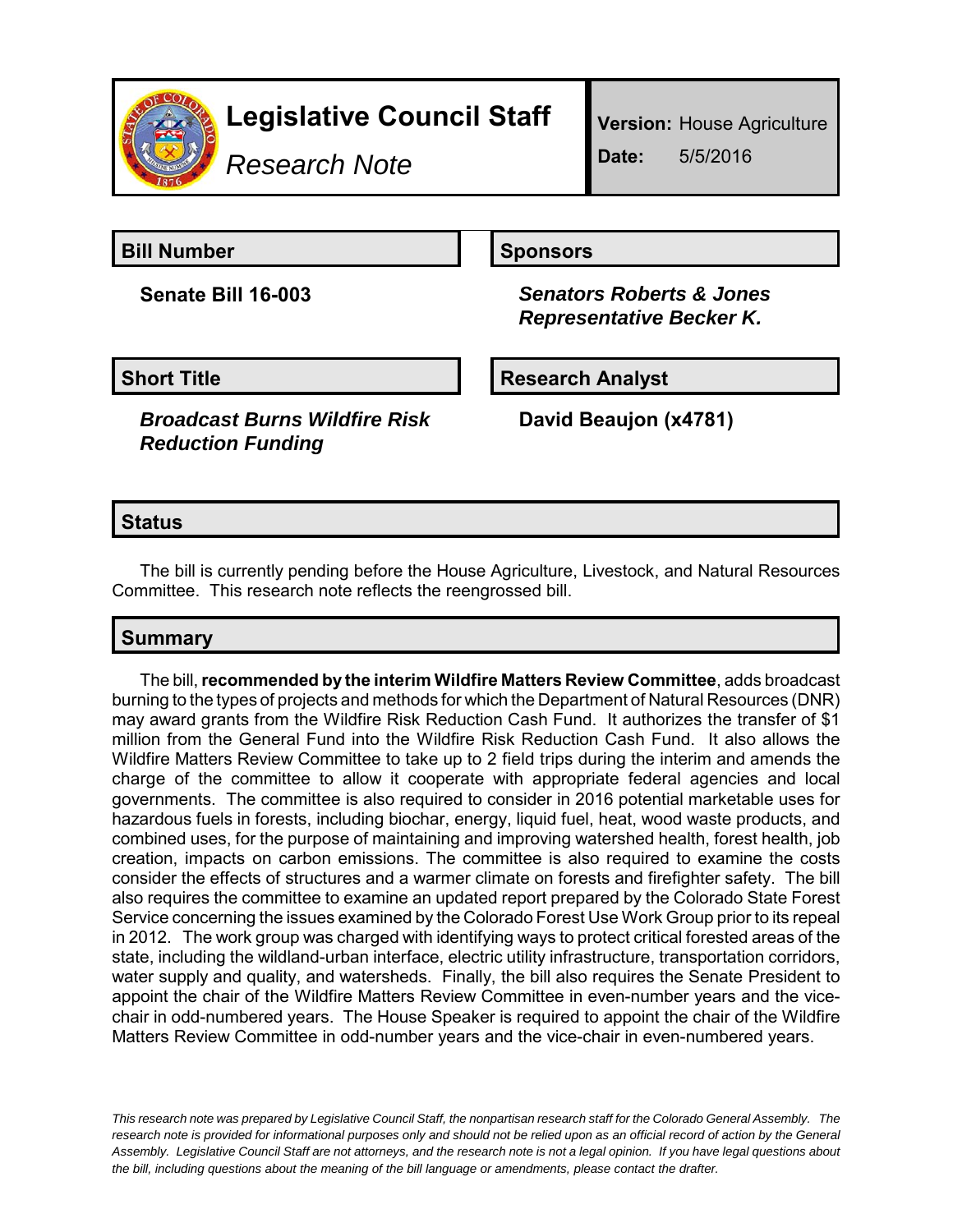#### **Background**

Also called "prescribed burns," broadcast burns involve the controlled application of fire to wildland fuels in their natural or modified state over a predetermined area. Broadcast burns are conducted to reduce wildland fire fuel loads, restore the ecological health of an area, or to clear weeds.

To date, the Wildfire Risk Reduction Grant Program has awarded 4 rounds of grants totaling approximately \$10.7 million to 106 projects across 27 counties. DNR anticipates awarding an additional \$300,000 to projects in April 2016, contingent on additional funding being received from Tier 2 of the Severance Tax Operational Fund. The program is authorized until July 1, 2018.

The Severance Tax Operational Fund receives 25 percent of severance tax receipts. Current law provides a mechanism for balancing spending from the operational fund by making proportional reductions to the fund's Tier 2 programs when insufficient funds exist to fully fund those programs and still meet the account's statutory reserve requirement. Tier 2 programs include water-related programs, agriculture-related programs, clean and renewable energy development, soil conservation, the control of invasive species, low-income energy assistance, and the Species Conservation Trust Fund. Based on the December 2015 Legislative Council Economic Forecast, the DNR will be required to make a 41 percent proportional reduction across all existing Tier 2 programs funded from the operational fund under current law. This reduction is primarily due to recent declines in the price of oil and gas and related severance tax reductions. This bill authorizes the transfer of an additional \$1.5 million from the operational fund. This transfer increases the required proportional reduction for Tier 2 programs to approximately 43 percent, and results in a reduction in actual funding for these programs by approximately \$850,000 for deposit in the Wildfire Risk Reduction Cash Fund.

#### **Senate Action**

**Senate Judiciary Committee (February 8, 2016).** At the hearing, a representative of the Natural Conservancy, as well as representatives of several public water providers, local governments, public land management agencies, water shed protections groups, fire protection agencies, and business interests spoke in support of the bill. There was no opposition to the bill. The committee referred the bill without amendment to the Senate Appropriations Committee.

*Senate Appropriations Committee (May 3, 2016).* The Senate Appropriations Committee approved Amendment L.001 to reduce by \$1 million the General Fund appropriation to the Wildfire Risk Reduction Fund for a total transfer of \$500,000. It also authorized the Wildfire Matters Review Committee to take up to two field trips during the interim.

**Senate second reading (May 3, 2016).** The Senate adopted the Senate Appropriations Committee report with amendments. Amendment No. 2 (L.004) amended the Wildfire Matters Review Committee's charge with respect to cooperation with federal state agencies and requires it to review potential marketable uses for hazardous fuels in forests during 2016. It also changed the process for appointing the chair and vice-chair of the committee from an election process to appointment by the Speaker and President. Amendment No. 2 amended the Appropriations Committee report to authorize the transfer of \$1 million from the General Fund to the Wildfire Risk Reduction Fund. The Senate passed the bill on second reading, as amended.

*Senate third reading (May 4, 2016).* The Senate passed the bill on third reading with no amendments.